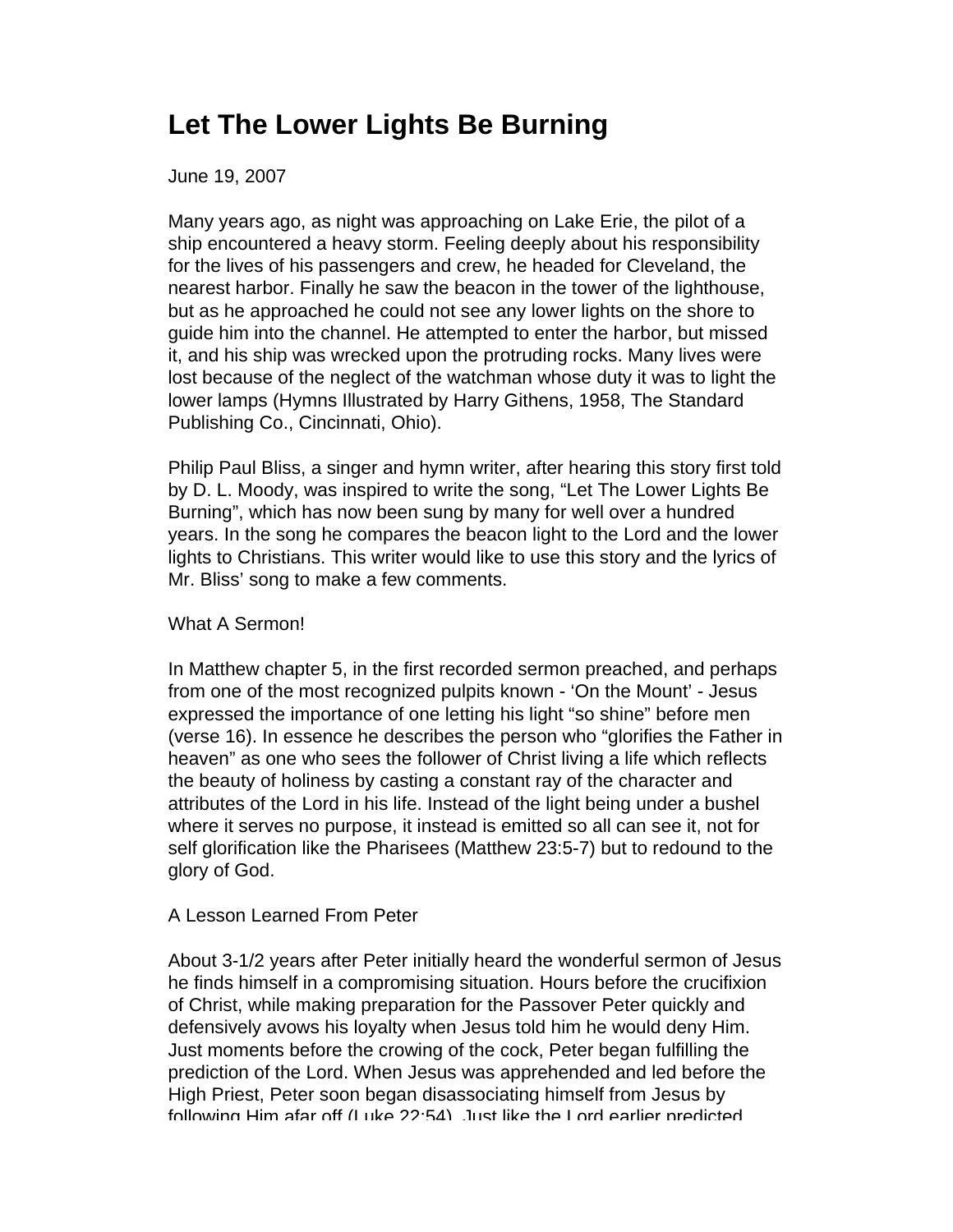that when the Shepherd of the flock is smitten the sheep will scatter (Matthew 26:31); and scatter, Peter did. He removed himself from the Lord by more than mere distance. One step led to another until his light was no longer shining as a disciple of the Lord. It became apparent by his conduct and words (Matthew 26:74) that Peter disavowed his fellowship with Jesus. He definitely began sitting with, and conforming to, the crowd around him. It became obvious that the only light he was associated with was that which came from the fireside of Satan (Luke 22:55). Your Example: Good For Something or Good For Nothing?

A zealous follower of Christ will unashamedly walk hand in hand with the Lord and daily manifest the character of Jesus in his life regardless of the consequences; it'll be a life full of "good works" (Acts 9:36, 39; Titus 2:7); it'll be a life where his speech is "always with grace, seasoned with salt" (Colossians 4:6); it'll be a life of honesty and trustworthiness (Acts 6:3; Romans 12:17 ); it'll be a life of purity (1 Timothy 4:12; 5:22) and holiness (Romans 6:19, 22; Hebrews 12:14 ); it'll be a life that makes a difference to others and where Jesus is magnified through him (Philippians 1:20). The follower of Jesus will let his light so shine before men that by his beautiful upright and righteous life the Lord is glorified. His life cannot go unnoticed any more than a "city that is set on a hill cannot be hid" (Matthew 5:14-16).

On the other hand, a person whose light has gone out is much like that which the Lord said about the salt that has lost its savor - "it is good for nothing" (Matthew 5:13). This aptly describes the watchman whose duty it was to light the lower lamps in order to help direct the ship to safe harbor; but because of neglect the lives of many perished. He, like the one who has lost his influence for good, is good for nothing. By one's inconsistent and irreverent sinful conduct the worthy name of God can be blasphemed through him (Romans 2:24).

As Christians, our lives, our influences, our examples should have an impact for good upon those around us who live in darkness; our joy of serving the Lord should be seen by those who are unhappy; the peace we manifest should be obviously observed by those who are daily miserable and have no peace; our Christianity should exemplify everything that is true and right in a world that is errant and wrong; and our life is to be so attractive, so beautiful, so lovely - in word, in character, in behavior - that others cannot but see the reflection of the Master within His servant. Jesus is that Beacon whose light never dims or diminishes; and for His follower diligence, preparedness, and watchfulness are of paramount importance if one is to wield a godly influence and exhibit a Christcentered life. With this kind of life one can be watchmen guiding others to safe harbor who otherwise are unable to navigate themselves in a world of